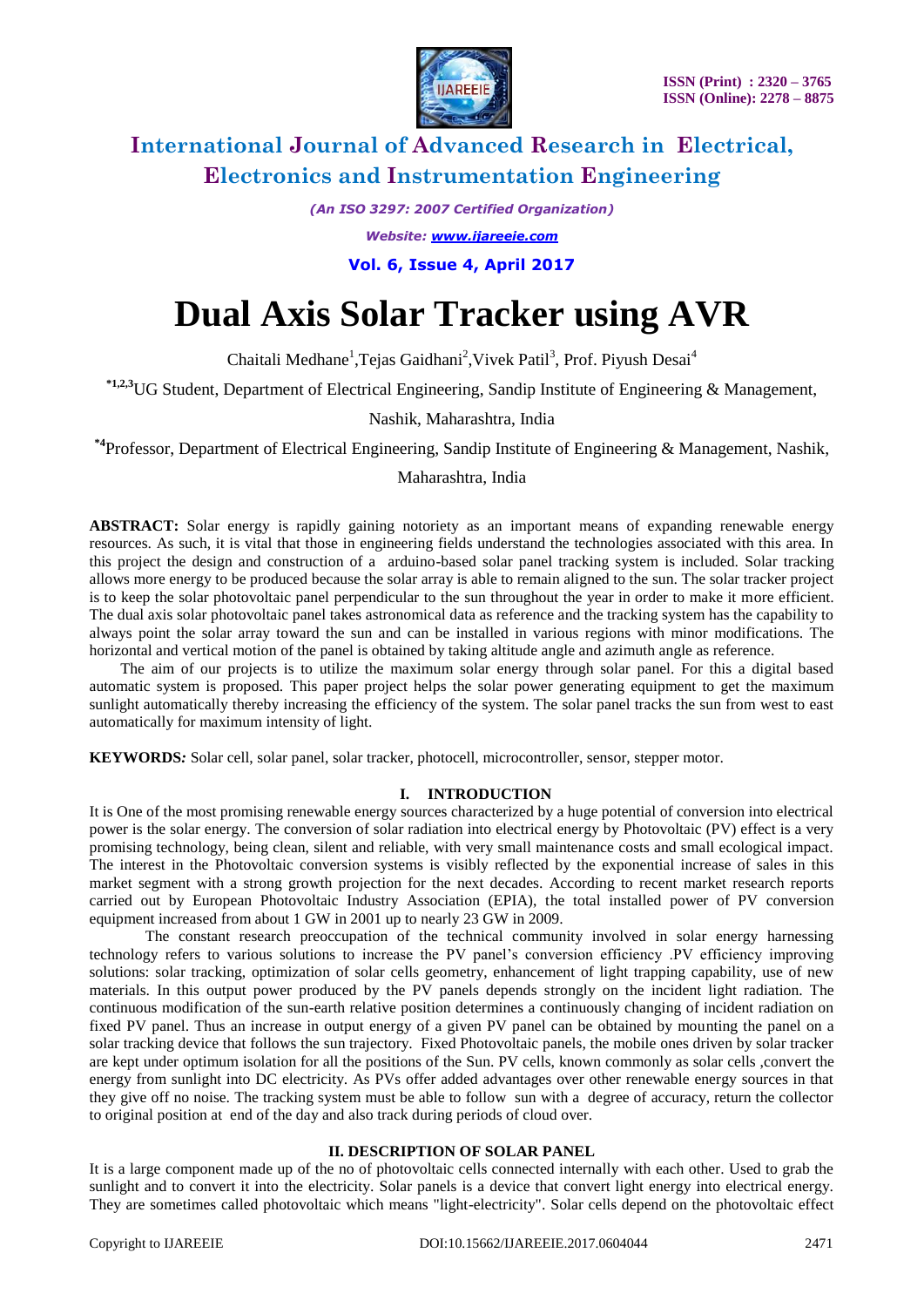

*(An ISO 3297: 2007 Certified Organization)*

*Website: [www.ijareeie.com](http://www.ijareeie.com/)*

# **Vol. 6, Issue 4, April 2017**

to absorb the energy of sun and cause current to flow between two oppositely charged layers .collection of solar cells is solar panel. The solar cells spread over a large area can provide enough useful power; solar panels have to be pointed directly at the Sun to get the most power.

### **III. EVOLUTION OF SOLAR TRACKER SYSTEM**

Sun moves across the sky, in order to get the best angle of exposure to sunlight for collection of energy. The tracking mechanism is incorporated to the solar arrays to keep array pointed towards the sun. It is a device on which solar panels is fixed which track the direction of the sun across the sky to gather the maximum energy. When compare the price of the PV solar panels, the price of a solar tracker is low. Most of the PV solar panels are fitted in fixed location- example on the sloping roof of a house. Since the sun moves across the sky though the day, this is far from an ideal solution. Therefore evening and morning sunlight hits the panels at an acute angle reducing the amount of electricity which can be generated every day. During the day the sun appears to move across the sky from left to right and up and down above the horizon from sunrise to noon to sunset. Figure shows the schematic above of the Sun's apparent motion as seen from the Northern Hemisphere.



Fig. 1: Sun's apparent motion

The end-user will prefer the tracking solution rather than a fixed ground system to increase their earnings because of following;

- The efficiency increases by 30-40%.
- The space requirement for a solar park is reduced, and they keep the same output.
- The return of the investment timeline is reduced.
- The tracking system amortizes itself within 4 years.
- In terms of cost per Watt of the completed solar system, it is usually cheaper to use a solar tracker and less solar panels where space and planning permit.
- A good solar tracker can typically lead to an increase in electricity generation capacity of 30-50%.
- *A. Solar tracker-*It's a device used for orienting a solar PV panel towards the sun by using the solar or light sensors connected (ex: stepper motor, servo motor). Therefore, the sun tracking systems can collect more energy than fixed panel.
- *B. Necessity of Solar tracker-*
	- Maximum Solar Panel Output
	- Increase efficiency of the panel
	- Maximum Power per unit Area
	- Grab the energy throughout the day
- *A. Types of Solar Trackers-*The sun's position in the sky varies both with the seasons (elevation) and time of day as the sun moves across the sky. Hence there are also two types of Solar Trackers
- *B. Single axis solar trackers :* This tracker can either have a vertical or horizontal axle. Horizontal type is used in tropical regions where the sun gets very high at noon, but the days are less. Vertical type are used in high latitudes where the sun doesn't get very high, but summer days can be very long. Single axis tracking system is simplest solution and is most commonly used.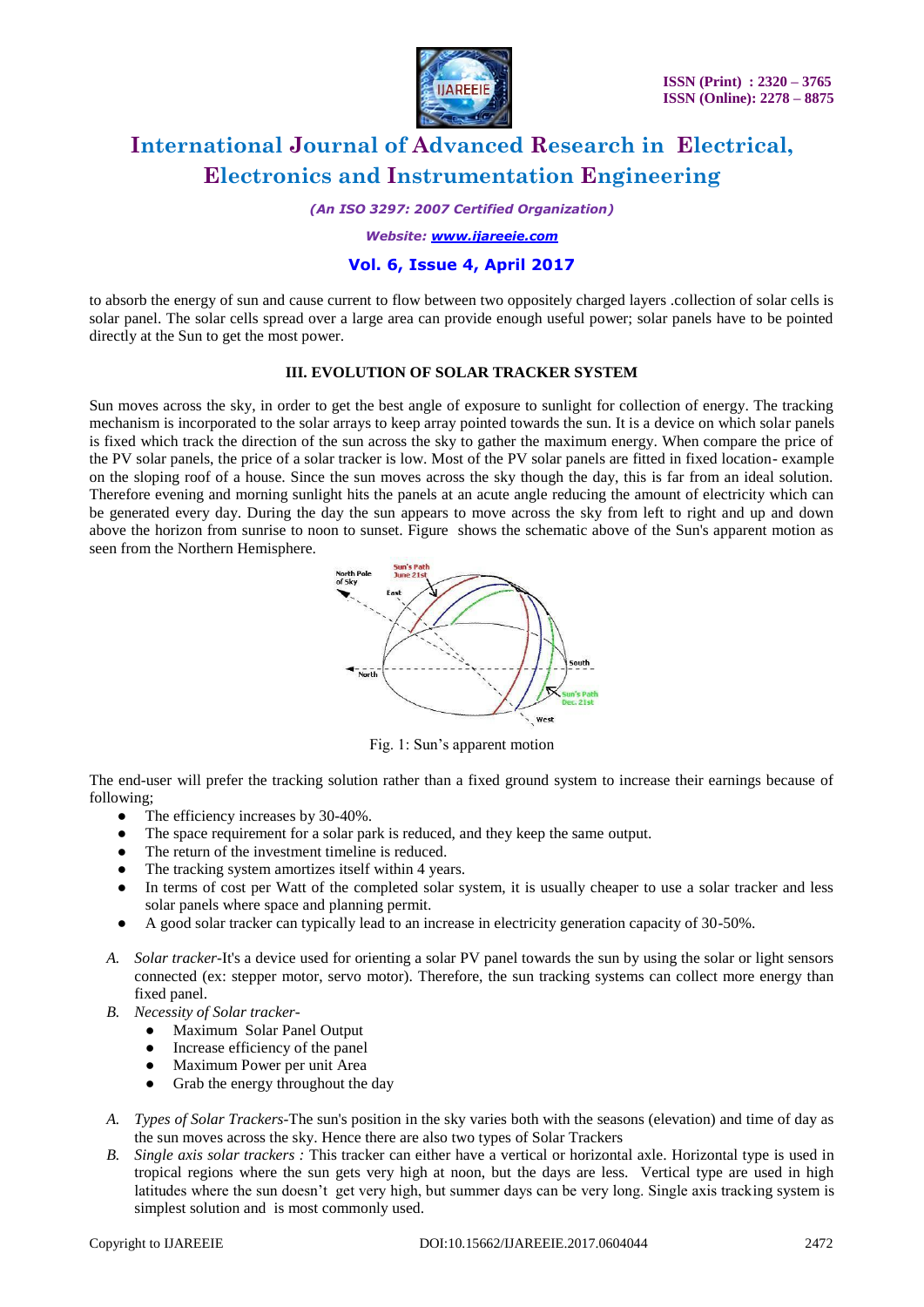

*(An ISO 3297: 2007 Certified Organization)*

*Website: [www.ijareeie.com](http://www.ijareeie.com/)*

# **Vol. 6, Issue 4, April 2017**

*C. Dual axis solar trackers:* This tracker have both a vertical and horizontal axle and so this can track the Sun's apparent motion exactly anywhere in the World. This system is used to control astronomical telescopes, and so there is plenty of software available to automatically predict and track the motion of the sun.The efficiency of the solar panels can be increased by 30-40% by tacking of sun.Dual axis.



Fig.2: Block Diagram of Dual Axis Solar

# **IV. BLOCK DIAGRAM DESCRIPTION**

- *A. Microcontroller:* It is the major part of the system. The microcontroller controls all the operations. The solar panel is aligned according to the intensity of sunlight under the control of the microcontroller.
- *B. Sensor:* The system consists of two sensors, each composed of LDR. One unit is made up of four LDRs. LDR sensors are placed at the every corners of the solar panel. The intensity of sunlight is sensed by the LDR and the output is sent to the controller.Control unit decides the direction in which the panel has to be move, so that it gets maximum intensity of light.
- *C. Servomotor:* Servo motor is used for the rotation of panel in desired direction. Servo motor is controlled by the controller.
- *D. Solar panel:*Solar panel is used for the conversion of solar energy into electricity. It is composed of photovoltaic cells, which convert solar energy into electrical energy.
- *E. Charge control:* Charging of battery is controlled by charge controller. It transmits the status of battery to the microcontroller unit.
- *F. Battery:* It is for the storage of energy received from the panel. For this purpose we have used rechargeable battery.

### **V. PROBLEM IDENTIFICATION & PROPOSED METHODOLOGY**

The main goal of this project is to develop and implement a prototype of two-axis solar tracking system based on a microcontroller. The parabolic dish is constructed around 2 feed diameter to capture the sun's energy.The focus of the parabolic reflector is theoretically calculated down to get extremely high temperature.

This dual axis tracking system has also been constructed using ATMEGA328 microcontrollers. The temperature probes are used to measure focus of temperature of the parabolic reflector. This dual axis tracker is controlled with two 12V, 6W DC gear motors. The four light dependent sensors (LDR) are used to track the sun and to start the operation (Day/Night operation). For stepping the motor and reaching the original position of the reflector Time Delays are used. The dual axis solar tracking system is constructed with both software and hardware implementations.